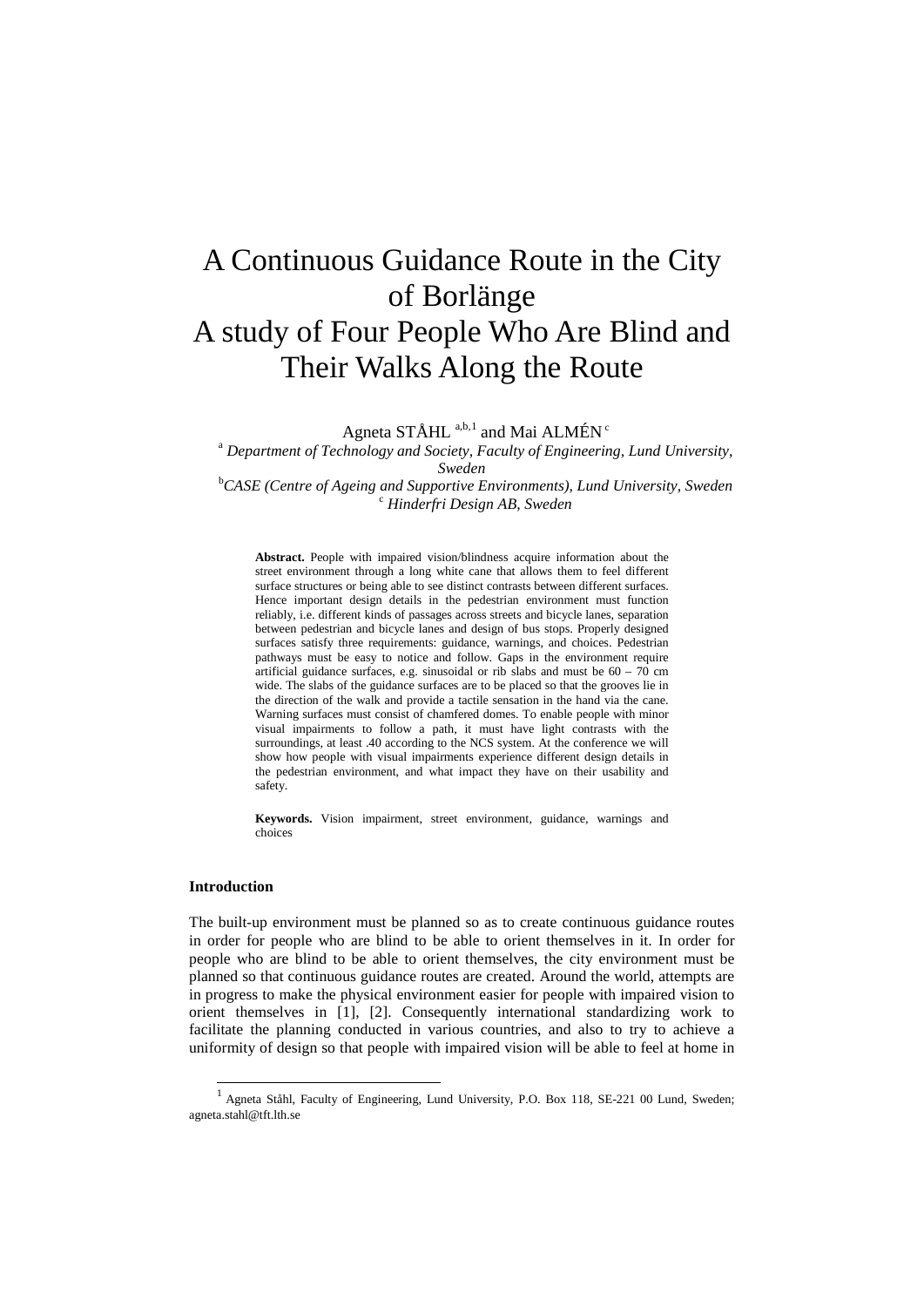any environment [3]. Within the framework of the sector responsibility of the Swedish Transport Administration, cooperation with a focus on people with impaired vision was initiated in 2003 between the Swedish Transport Administration, the municipality of Borlänge and the Institute of Technology at Lund University (LTH), resulting in concrete projecting and implementing a continuous guidance route in central Borlänge.

To achieve a uniformity of design, in practical planning this entails complementing natural guidance surfaces with artificial ones in the gaps that arise between the natural guidance surfaces in a continuous guidance route. A guidance route is defined as a continuous series of natural and artificial guidance surfaces, warning surfaces and decision surfaces between the starting and end points, only interrupted by driving and bicycling surfaces [4], [5], [6], [7].

In Sweden, work to design the city environment for people with impaired vision is in progress. In PBL [8] it is prescribed that the city environment should be accessible and usable for, among others, people with impaired vision. The Swedish National Board of Housing, Building and Planning prescriptions and advice [9], [10], [11] contain several paragraphs that specify how various details in the city environment should be designed.

A guidance route is not just a matter of transportation. Natural guidance surfaces also tend to function as orientation points to help people identify exactly where they are while following a route. They are also easier for people to orient themselves by than artificial ones, provided that no loose obstacles are present and that plant life is restrained from growing freely, which makes the guidance surface more difficult to access.

The aesthetic aspect is often discussed in the context of guidance routes and, above all, artificial guidance surfaces. It is a challenge to find tactile surfaces that can be used by people with seriously impaired vision and by people who are blind who use long canes to orient themselves, at the same time being perceived as aesthetically attractive by people with unimpaired vision [12].

Continuous guidance routes contain different types of guidance surfaces, either natural guidance surfaces, e.g. grass against asphalt/plates, walls or border, or artificial guidance surfaces, i.e. built-up surfaces of slates/stone [13], [14]. The latter may also be surrounded by materials of considerably varying structures. In addition, truncated domes used to warn people of danger are available in a number of different shapes and measure constellations of the domes. Consequently, it is important to study, in research as well as in practical implementation, how different tactile structures intended to guide and warn of danger will function for people with serious vision impairments and for people who are blind, and how those surfaces should be laid in the physical environment to prevent gaps in the orientation process.

The first stage in this work was a study conducted at the Department for Technology and Society as an assignment by the Swedish Transport Administration [15] with the overriding aim of finding structures for guidance surfaces and warning surfaces that can be used by people who are blind using long canes to orient themselves. This study of 13 different combinations of guidance surfaces/warning surfaces, which was conducted in an outdoor environment but within a limited area with no real traffic interfering, produced a great deal of new knowledge. First of all, it was established that people who are blind have great difficulties distinguishing between certain of the guidance surfaces and warning surfaces used today in laying out continuous guidance routes. What characterizes those surfaces is that the feeling from the long cane up into the hand is not sufficiently different in guidance surfaces and warning surfaces. In an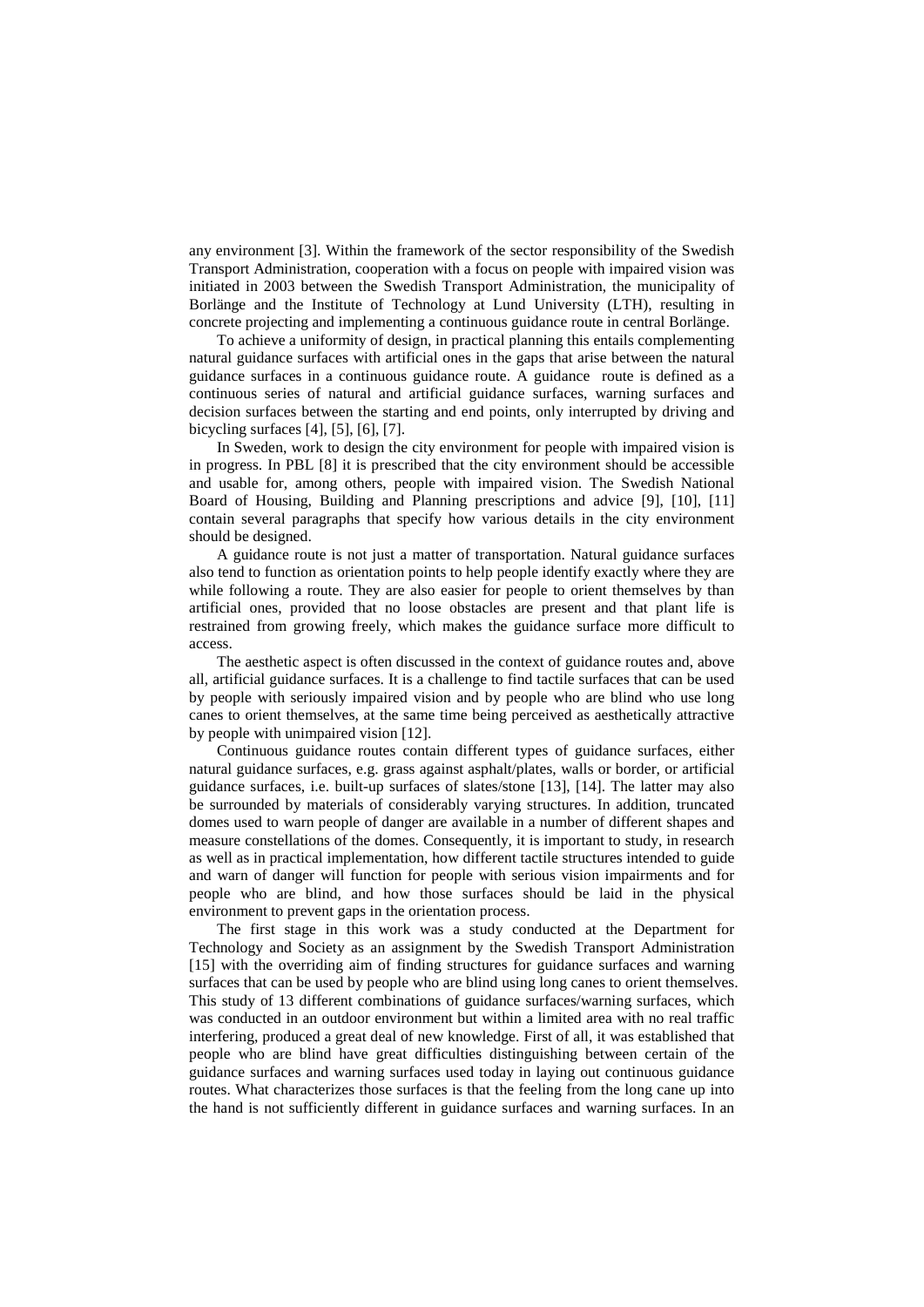artificial guidance surface the signal from the long cane should be soft and sinus-like and can be conveyed from both sinus and rib surfaces of the correct dimensions [6]. In the warning surface, on the other hand, the stick should get stuck between the domes and stop the pedestrian. The warning surface should be laid with domed plates with truncated domes of the correct dimensions.

This study showed that in guidance surfaces ending with truncated domes as warning surfaces people who are totally blind are not, as intended, sufficiently made aware of the danger. However, the study indicated that the test subjects found it somewhat easier to identify the warning surface coming from a smooth surface as opposed to an artificial guidance surface. Yet another essential observation made in this study was that even very small bevelling in the edges of the plates, irrespective of whether they were in the guidance surface or in the surrounding surface, resulted in the long cane getting stuck, causing repeated halts for the pedestrians, which, in turn, had an impact on the walking rhythm as well as the possibility to orient themselves along the guidance surface. Constant halts tend to cause people who are totally blind to lose the direction of the guidance surface and therefore force them to search the surface again for the direction.

In a subsequent study in Borlänge it was also established that people who are blind can identify the warning surface with their long canes facing a crossing street if it is 1 meter deep [16]. No differences were found in the possibility of identifying such a warning surface depending on whether there was an edge or not at the driving surface. It is, however, an important prerequisite that the domes of the warning surface should be chamfered and have the dimensions prescribed [3].

Further studies have proved that it is possible to achieve continuous guidance routes in practical planning [17]. In this study, 3 routes were evaluated in an area in Kristianstad where the ambition had been to create continuous guiding. The starting point for the planning process was that the guidance surface, as far as possible, should be made up of the natural environment, e.g. supporting edges of flower beds, lawn edges, rails, walls, house façades with clearly indicated entries and kerbs. It was also to constitute a warning, e.g. as a kerb at crossing a driving surface. The natural environment had been complemented with artificial guidance surfaces that successfully eliminated some of the gaps that naturally had to arise between the natural guidance surfaces. The experiences from this study also showed that, on the whole, the ambition was successful. Nevertheless, it also revealed that a few gaps still remained in the continuity between the guidance surfaces, mostly at the entries of buildings.

The studies referred to here clearly indicate the need for continued research on people with vision impairments and guidance routes. Such fundamental issues as when artificial guidance routes should be laid, how they should be designed in traffic circles or at raised pedestrian walks, what combinations of materials will convey the intended information and, last but not least, how to build in order to achieve continuity in the guidance routes – all these are important issues to be studied in the actual traffic environment.

# **1. Aim**

The overriding aim of the study was to investigate how the continuous guidance route constructed in central Borlänge up to Resecentrum and further on to Dalarna University College and the premises of the Swedish Transport Administration functions for people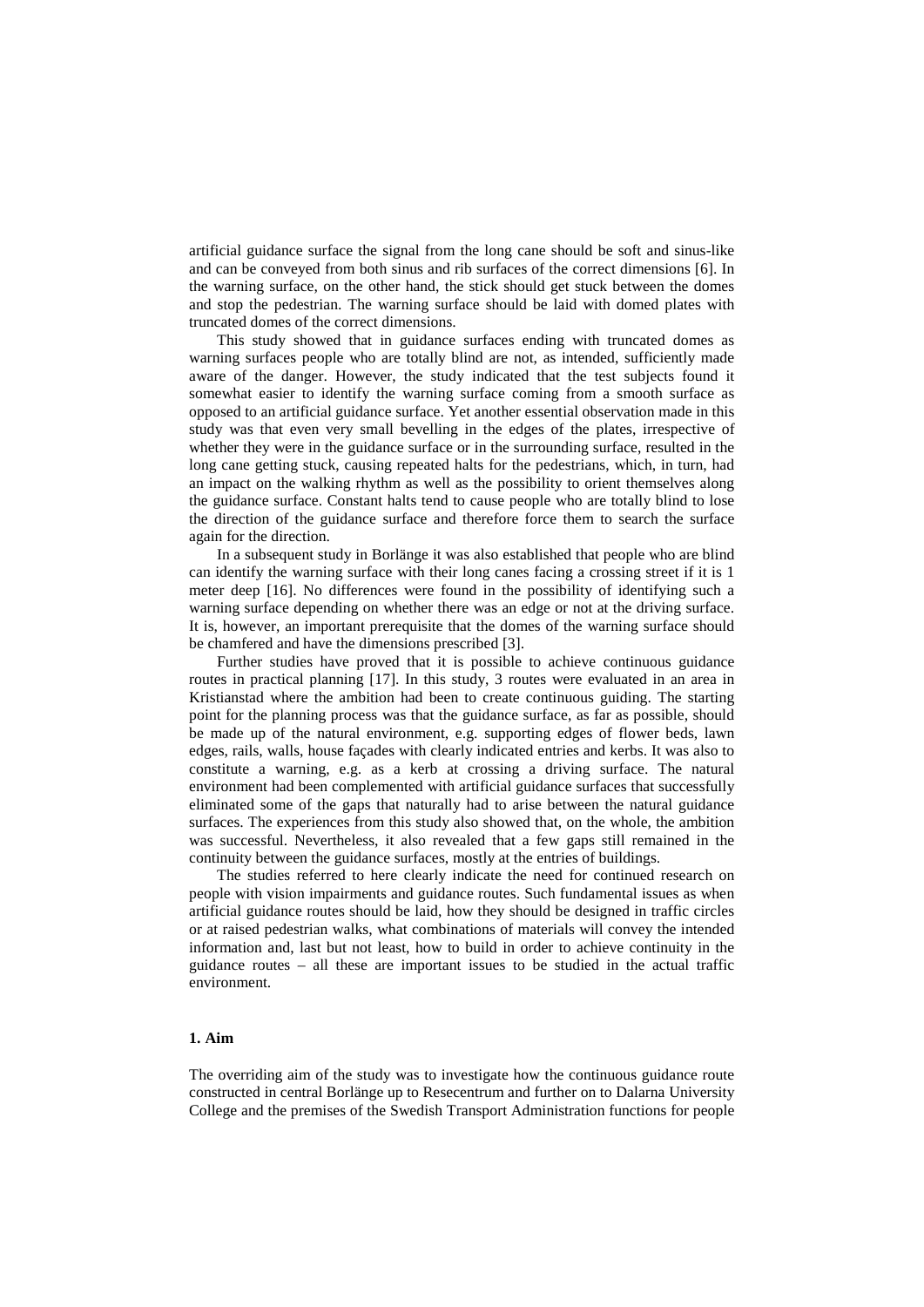who are totally blind. In more concrete terms, the aim was to study how people who are blind are able to orient themselves along the guidance routes (natural as well as artificial), decision surfaces and warning surfaces in Borlänge and whether they experience any gaps in the guidance route.

## **2. Method**

Since the tests were conducted in a real environment, they are realistic even in the sense of providing those normal disturbances caused by the traffic environment that may affect blind people's concentration and, consequently, their ability to locate or follow a guidance route. The guidance routes in this study were planned according to the principles of Borlänge municipality in their efforts to improve accessibility and usability for people with impaired vision. The test route was designed so as to form a clear route from a starting point to a finishing point, to contain both natural and artificial guidance surfaces as well as points of choice and warning and to be interrupted by roads and bicycle crossings.

A total of four people, three women and one man, were recruited for the study, all of whom were blind with no remaining vision and used to employing a white cane when orienting themselves. It was of crucial importance that these participants should be totally blind, as there should be no doubt that it was the tactility of the ground surface that was studied by means of their ability to orient themselves using the cane. The tests were conducted in October 2009 with one person participating on each test occasion. The following two routes were tested:

**Route 1** is about 350 metres long and starts at the corner of Stationsgatan and Borganäsvägen.

**Route 2**, which is also about 350 metres long, starts at the subway below Ovanbrogatan and ends at a bus stop in Jussi Björlings väg.

The total route tested is consequently about 700 metres long.

The test started with two observers walking along each route with one participant at a time at a slow pace, the aim of which was to describe the logic of the design. In addition, the appearance and purpose of every single detail in the design was carefully described. The participants used their white canes and, at relevant details, their hands and could also pose questions to the two observers. This preliminary test was followed by the real test itself. To be able to capture as much details as possible, objectively as well as subjectively, mixed methods were used [18]. While walking, the participants were instructed to think aloud, describe what they were experiencing and how they identified different details in the environment. During the participatory observation, one of the observers walked beside the participant, while the other one videotaped the entire walk. Prior to the walk, the participants were asked to "think aloud", i.e. describe what they experienced, which was tape recorded.

The analysis was made on the basis of the recorded material. An initial study by the project leaders of the videos recorded for each one of the participants was followed by the analysis itself. The analysis adopts a holistic approach, logically following the respective routes walked and including all the design details (natural as well as artificial guidance routes) of the environment intended to provide guiding, a warning or a choice for people with impaired vision. The purpose of the analysis is to register whether the participant was able to follow the route using natural v. artificial guidance surfaces, identify details in the environment, pass gaps in the guidance route (raised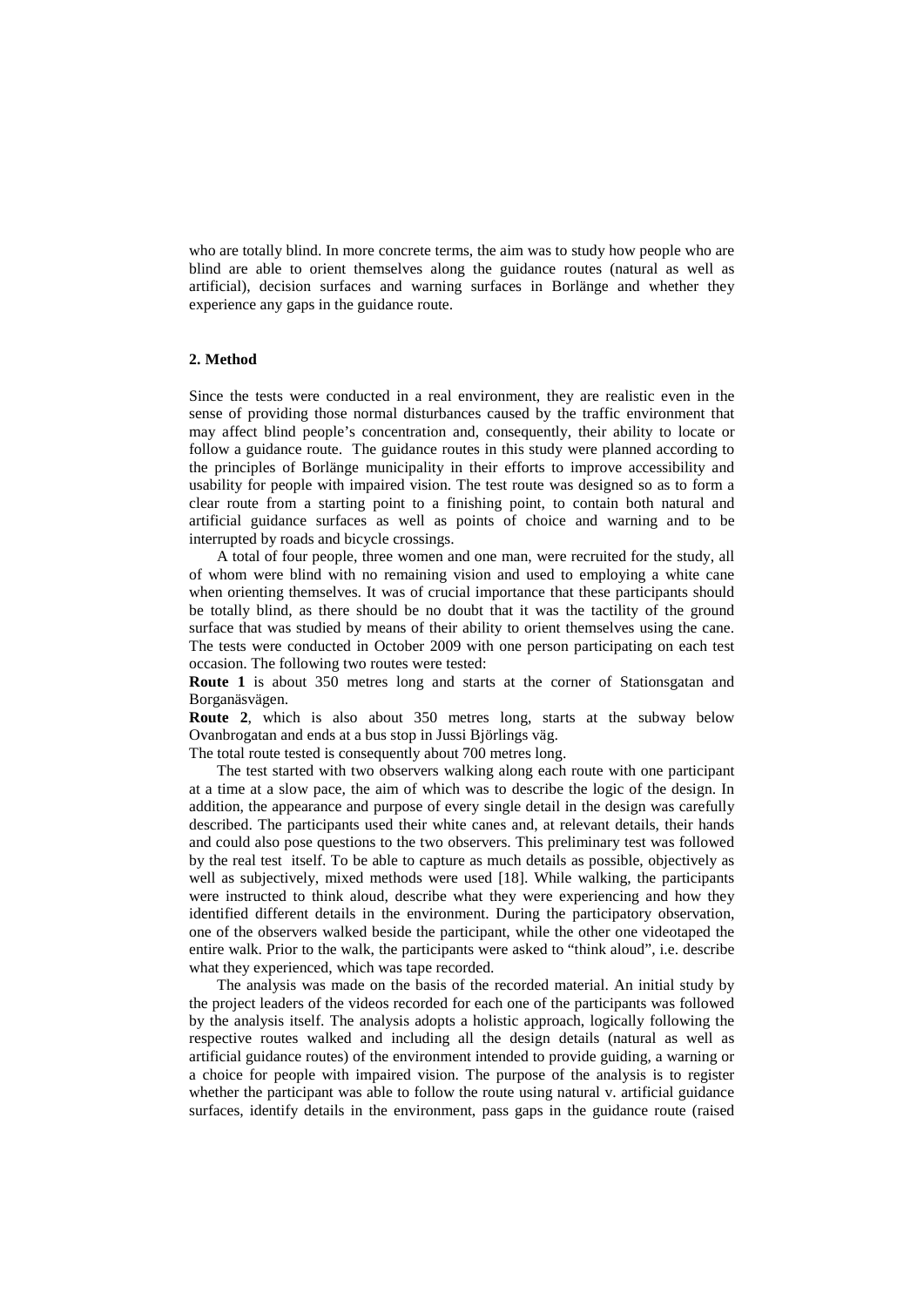pedestrian passages, roads, open surfaces), interpret the information provided in the environment, find points of reference and observe the warning marks.

# **3. Results**

Our overall impression of the walks is that the participants had to concentrate very hard while walking along the two routes. The tests show that the routes are easily lost if you lose concentration due to other disturbing factors in the environment, or because you simply happen to start thinking about other things. The analyses of the participants' walks clearly reveal the logical and technical thinking and moving required in order to find one's way in the environment. This is, for example, described in the analysis in the following way: "The participant changes direction 90 degrees to the left, continues along the natural grass/asphalt guidance route, identifies an orientation point" etc. This description shows very clearly that for a person who is blind a walk from A to B requires total concentration on the route and that there are no possibilities for "spontaneous detours". The fact that the white cane and sound information are the two most important aids that a person who is blind can rely on places great demands on making the design details in our walking environments consistent and systematic.

Our impression of the two routes in Borlänge is that the area is relatively well designed on the basis of what people who are blind need in their walking environment. Even though it has been a clear ambition to create continuous tactile guidance routes, the tests show that there are gaps in the guiding, obstacles along the guidance routes and certain deficiencies in the design details. Creating continuous tactile guidance routes in a walking environment is a challenging task. Many details have to be correctly designed, and even small deviations may cause people who use white canes to lose their orientation.

The route descriptions for each one of the test participants highlight both what functions well and what functions less well for them along the two routes. The purpose of the illustrations included here is to present the problems and difficulties experienced by the participants. The text below is intended to point out general phenomena and design details that people who are blind may experience in walking environments such as the test routes in Borlänge, and to discuss measures to improve what can be done to create safe and secure orientation.

Like previous studies the present one shows that people who are blind find it considerably easier to follow and orient themselves along natural guidance surfaces [17]. It is, however, an important prerequisite that the **natural guidance surfaces should be connected** so as not to create any gaps in the guiding process. The participants' way of walking and their comments show that natural guidance surfaces result in a more relaxed and comfortable gait. Natural guidance surfaces are, for example, walls, brick walls, edge supports or fences, and also grass or planted areas next to asphalt or other hard surfaces. The fact that you do not have to concentrate so hard on the details to orient yourself enables you to experience the surrounding environment or think about other things. The studies indicate, for example, that grassy edges that have been trodden on and worn can be followed swiftly and without difficulty. Grass is also experienced as a good material to use your cane on when the adjacent area is concrete or asphalt, but if the grass is high the cane may get stuck. When you orient yourself along natural guidance surfaces, it is important to stay in contact with them with your white cane in order not to risk missing the natural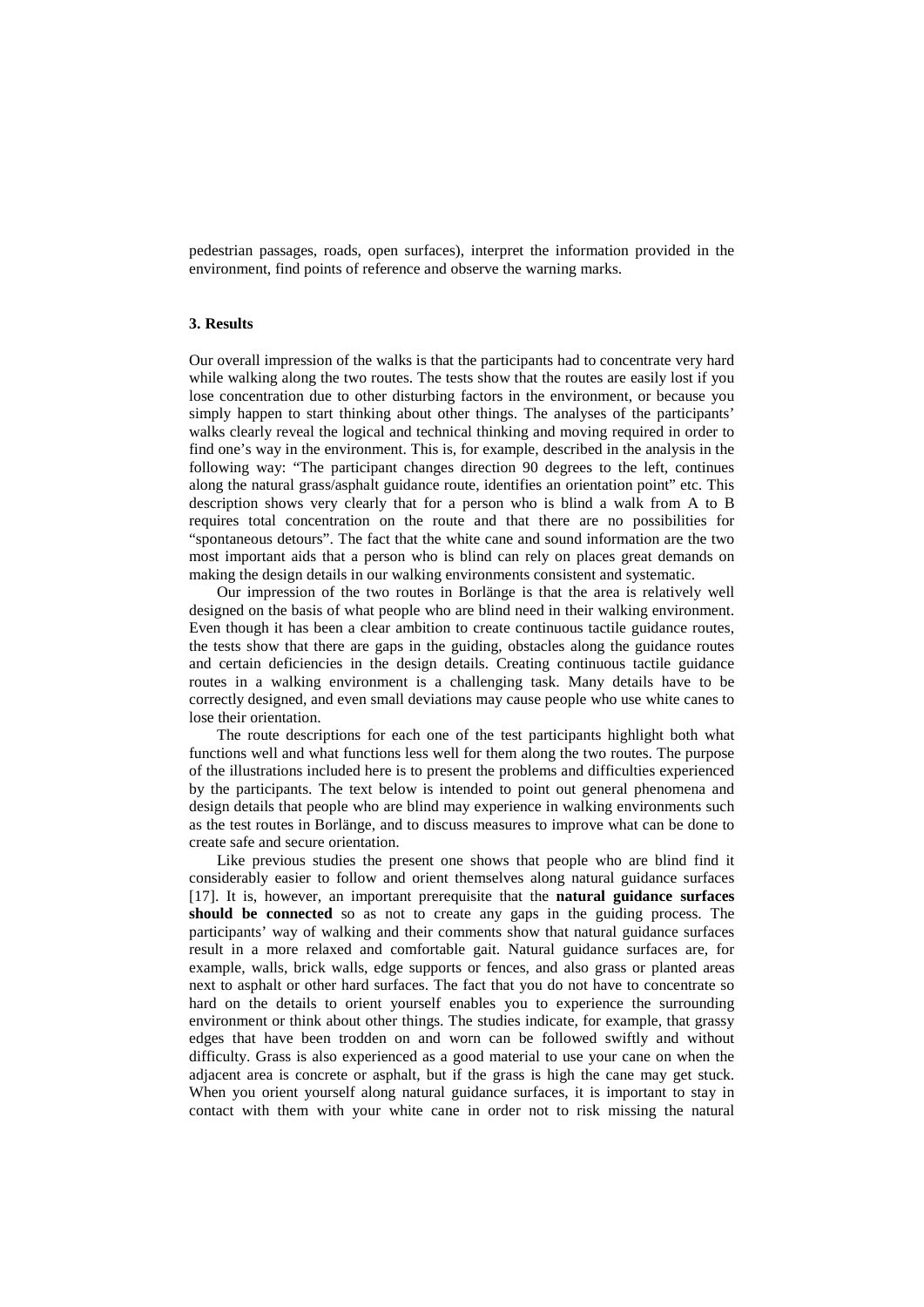orientation points in the environment, such as doorways, shop entrances etc. In daily life you are not always just out for a walk but often have a specific destination in mind.

In planning the use of natural guidance surfaces it is important to achieve **continuity in the guidance route**, or else there will be gaps that cause persons with impaired vision to lose their orientation. The fact that some of the participants in this study lost their orientation along the test routes was not in itself just the effect of a lack of continuity in the guidance route. The participants often used a pendulum technique to orient themselves along natural guidance routes, whereas a gliding technique is required in order to identify artificial guidance surfaces. They missed transitions to artificial guidance surfaces because they continued to use the pendulum technique instead of quickly going over to the gliding technique. This is a major problem, and there are no design-technical solutions. Nevertheless, more and more people who are blind claim that they are increasingly going over to the gliding technique when using the white cane to orient themselves, since it is less of an effort for the shoulders. Moreover, white canes have been equipped with new types of ferrules with a rolling ball instead of a fixed one, which enables the cane to glide over a surface more easily.

On the basis of this study we can establish that **wide guidance surfaces** (70 cm) are experienced as better than narrow ones (42 cm). Another important result is that wide artificial guidance surfaces are not experienced as good under any conditions. In certain situations, a wide guidance surface is thus no asset if the surrounding material is, for example, small paving stones or coarse gravel. There must also be a **sufficiently large smooth surface, ca 60 cm wide, on either side of the artificial guidance surface**. In the area tested, the guidance surface was directly connected to columns in several places, which caused some of the participants to collide with them and consequently lose their orientation. The bus stop in Stationsgatan is an example of an interesting solution, where the guidance route with an artificial guidance surface and warning surfaces leads up to, and through, the windbreak, thus enabling the participants in this study to find the bus stop and the windbreak without difficulty, Photo 1 and 2.



As for the **detail design of sinus slabs** as guidance surfaces, different varieties are produced in Sweden today. One variety with a sinus curve ending in a top at the edge of the slab is installed with the top of the sinus curve on a level with the surrounding surface material, Photo 3. Another variety, where the sinus curve slopes into a valley, is installed so that the valley of the sinus curve is on a level with the surrounding surface material, which means that the top of the sinus structure is 5 mm above the surrounding surface material, Photo 4.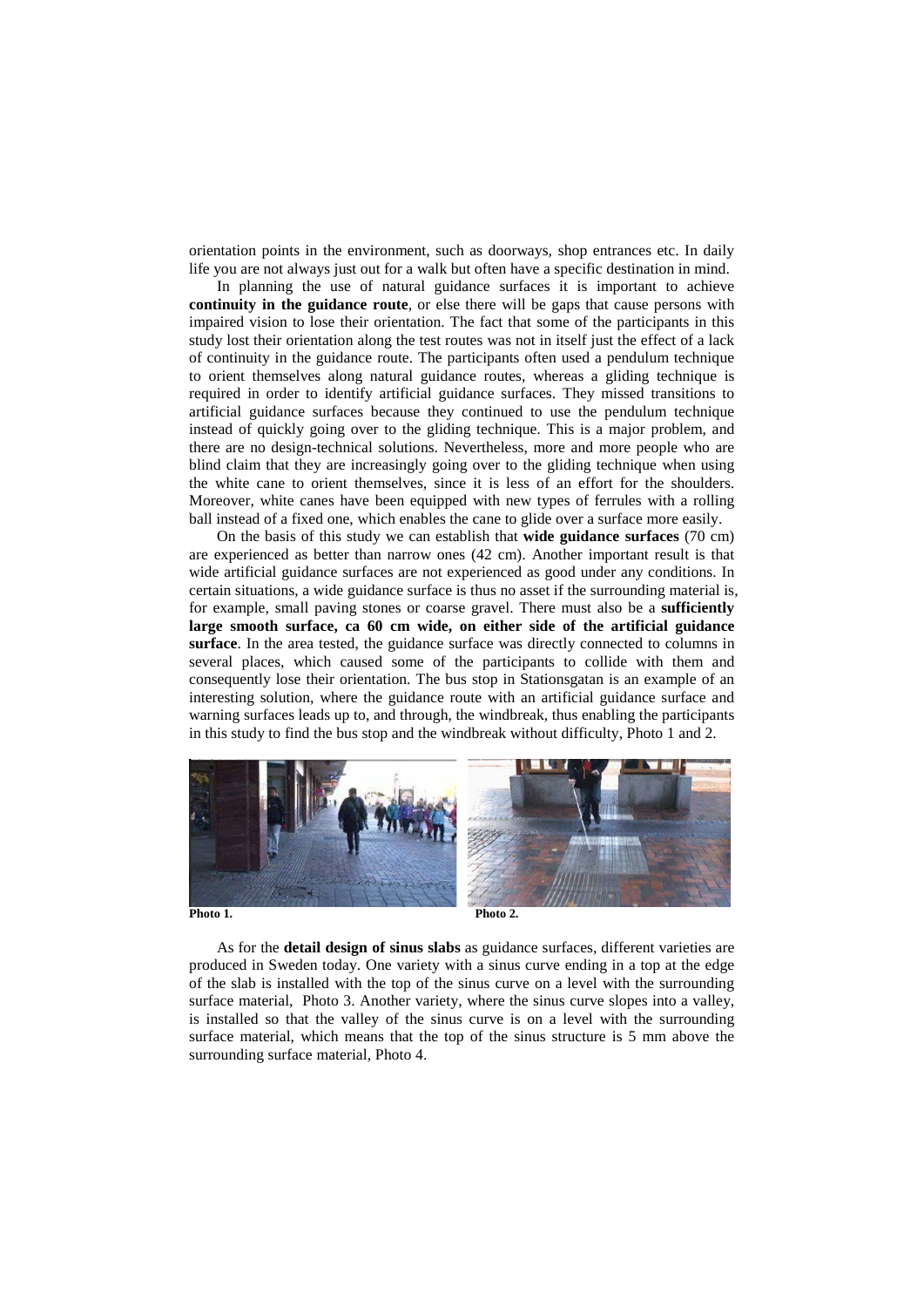

This study demonstrated even more clearly than previous ones that the participants found it easier to identify slabs where the **sinus curve is higher than the surrounding material** than those where the top of the sinus curve is on a level with the surrounding surface material [15]. The florist in Stationsgatan and the information sign for Missionskyrkan in Borganäsvägen are examples of places with slabs where the top of the sinus curve is higher than the surrounding material. The restaurant in Borganäsvägen and the walking path up to the windbreak at the bus stop in Jussi Björlings väg may serve as examples of places with slabs where the top of the sinus curve is on a level with the surrounding material.

One fundamental detail in creating safe guidance routes is the design of the **transition from a guidance surface to a warning surface**. Previous studies have identified difficulties in detecting warning surfaces in the form of cupola slabs following artificial guidance surfaces consisting of sinus slabs or ribbed slabs [16]. These findings are also confirmed by the present study, where the depth of the warning surface was up to 140 cm in places, i.e. more than the recommended minimum depth of 100 cm. Our study also shows that the detail design of the cupolas has an impact on detection. Cut cupolas were easier to identify, since the cane tended to get stuck between the cupolas. Disturbing ground installations in the entire, or parts of, the guidance surface, such as manhole covers, constitute another detail that makes both detection and orientation more difficult, Photo 5. In this study the continuous walk of the participants was disturbed by manhole covers, e.g. in the vicinity of the florist in Stationsgatan, Photo 6.



This study clearly highlights the problems caused by obstacles along the guidance route, not least along planned natural, or even artificial, guidance surfaces. When the tests were conducted, flower boxes just beside the artificial guidance surface along Stationsgatan distracted some of the participants so that they lost contact with the guidance surface. The same type of problem was caused by people who had stopped to have a chat on the pavement and by clothes racks along Borganäsvägen, both in the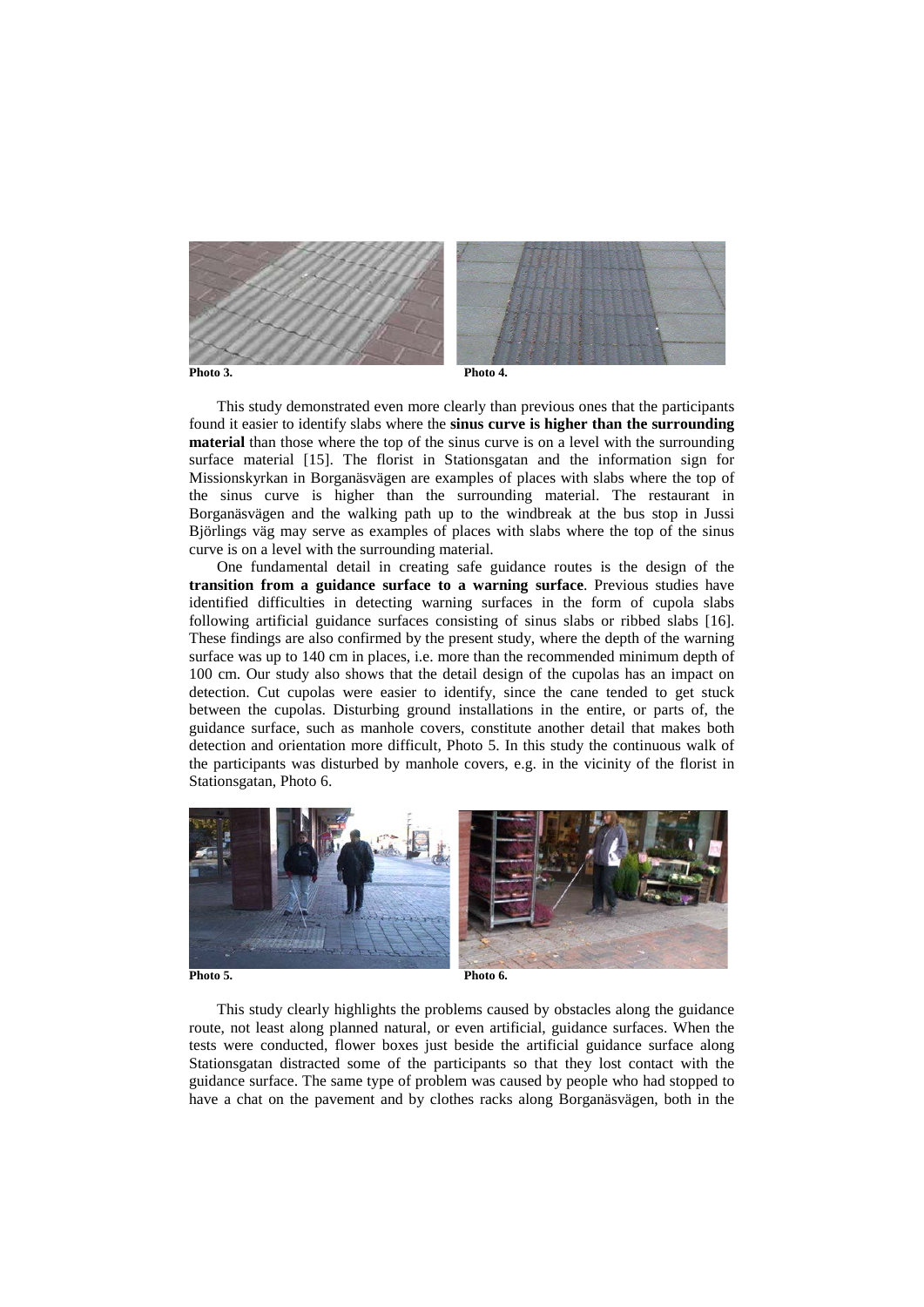pedestrian street and along pavements in the area. On several occasions, participants walked straight into people and clothes racks along the walking path. Garbage cans and newspaper stands outside houses and buildings also posed a problem for participants while orienting themselves along walls with the white cane, Photo 7. One big problem often quoted by people with impaired vision is bicycles that have been inappropriately placed in the walking paths. On one occasion a participant walked into three bicycles parked outside Resecentrum, tipping one of them over. Fortunately the participant was not injured, Photo 8 to 12.











It is therefore important to design clearly **demarcated bicycle stands** in the immediate vicinity of the entrances of public premises and other buildings to prevent people from parking their bicycles just anywhere, and often where people with impaired vision are supposed to orient themselves along natural or artificial guidance surfaces. In planning, there must also be **coordination between outdoor restaurants, flower arrangements and the natural and artificial guidance surfaces planned**. In the test area, a good example of such coordination is the space intended for an outdoor restaurant in Borganäsvägen, Photo 13.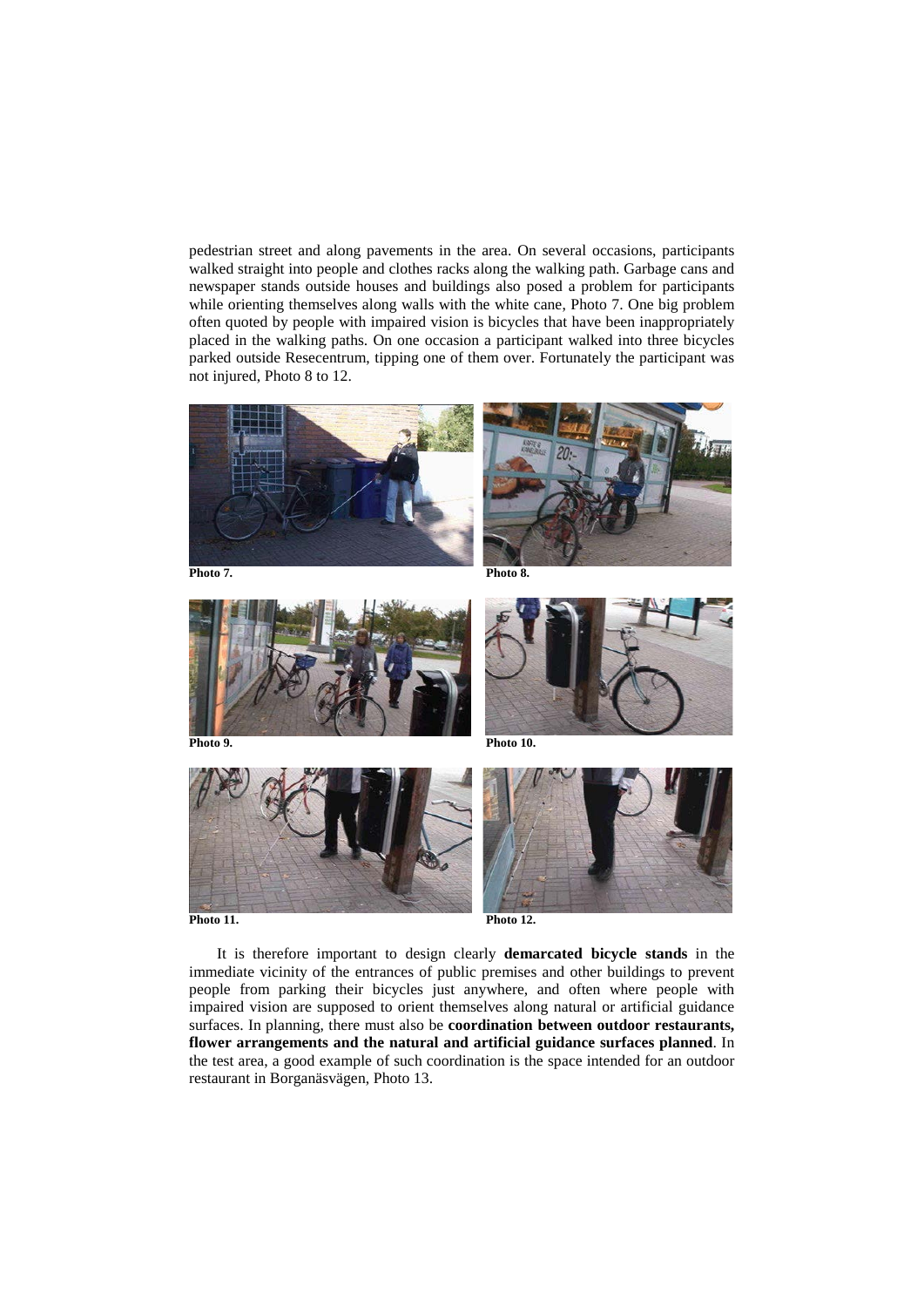One of the most crucial design details for people with impaired vision when they orient themselves in a walking environment is **clearly marked edges**. When edges are phased off along long stretches, e.g. along entrances, it is often impossible to identify the kerb with the white cane. Some of the participants found it hard to identify the edge at the entrance to the pedestrian section of Borganäsvägen and had to walk across this surface slowly and cautiously, Photo 14.



It is also important in designing the details of the environment to warn people with impaired vision that they are about to **cross a bicycle path**. Likewise it is equal important that bicyclists are aware of that pedestrians (people with vision impairments) might cross the bicycle path. Our study, where the participants crossed a number of bicycle paths, clearly demonstrated that on most of those occasions they were not fully aware of exactly where the bicycle path began. After orienting themselves on a natural guidance surface along a walking path, they crossed with relative ease. The transition is not marked to enable bicyclists to perceive that it has been planned for blind people to cross their path at this very spot. This constitutes a safety risk for people who are blind as well as for the bicyclists themselves. Where pedestrians cross a bicycle path a suitable solution might be to arrange a zebra crossing with clear signing. The design of such a solution on test routes like the ones in this study must be further investigated.

## **4. Conclusions**

The conclusions drawn in this study again underline the importance of **increased training** to improve *usefulness* when planning and designing continuous guidance routes, and consequently education centres for vision impaired people should also be made aware of this problem [15]. This is an issue that we have emphasized on the basis of experiences from previous studies, and we have participated in seminars with representatives of these centre.

We conclude from these seminars that an exchange of knowledge between planners/researchers on the one hand and rehabilitation staff on the other is essential. Planners can share their knowledge of why and how we install various design details to improve conditions for people with impaired vision, and rehabilitation staff their knowledge of how people with impaired vision orient themselves and what they are able to cope with. We believe that such exchange of knowledge and increased training need to be raised to a level where the Swedish Transport Administration, for example, assumes a leading role.